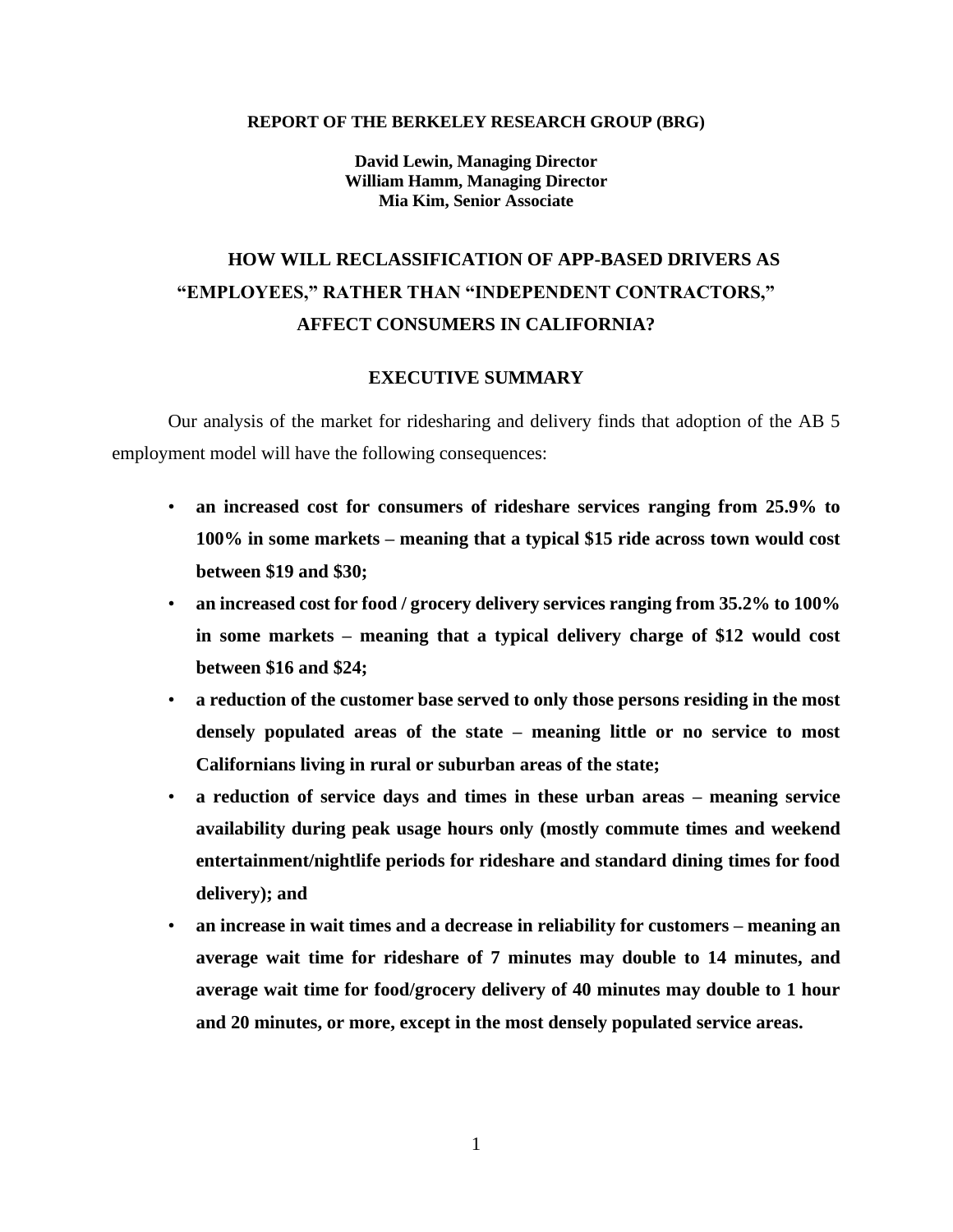These negative consumer impacts will, of course, have a significant negative impact on drivers. Our analysis indicates that drivers' average hourly compensation will be reduced from \$19.55 per hour today to approximately \$14.67 per hour under an employment model.

#### **INTRODUCTION**

Assembly Bill 5 (AB 5), which was enacted in September 2019, establishes a legal test that its author claims will require reclassification of app-based rideshare and food/grocery delivery drivers as employees rather than independent contractors. We conclude that reclassification, if required, will increase operating costs for the network platform companies leading to substantial price increases for consumers. Our research finds that there will be other negative consequences for consumers beyond the increased costs of rides and deliveries.

In analyzing the impact of AB 5 on California consumers, it is important to keep in mind the fact that these companies created a market for services that did not exist just 10 years ago. The continued existence of this market is not guaranteed, and the convenience, reliability, affordability, and even the availability, of ridesharing and food/grocery delivery services to those Californians who need them could cease to exist. Prospective customers have other transportation or delivery options, some of which may become less costly and more reliable than use of an app-based platform (e.g., use of one's own vehicle) as a result of AB 5's negative effects on consumers. It is the current ease, timeliness, reliability, safety, and acceptable price of the services that make use of the app a "better" option for many consumers and, therefore, makes the network platform companies viable businesses that offer income-earning opportunities to hundreds of thousands of Californians.

What the platform companies discovered was that there are many California drivers that, on occasion, are willing to pick up a passenger or make a delivery at almost any time of the day or night, and at almost any location, in order to earn supplemental income. This insight provides the critical ingredient that makes the apps work: the existence of many willing drivers ready and able to serve lots of willing consumers on a large scale.

Given these realities of the ridesharing and delivery businesses, we find that the success or failure of the network platform companies depends on two key factors: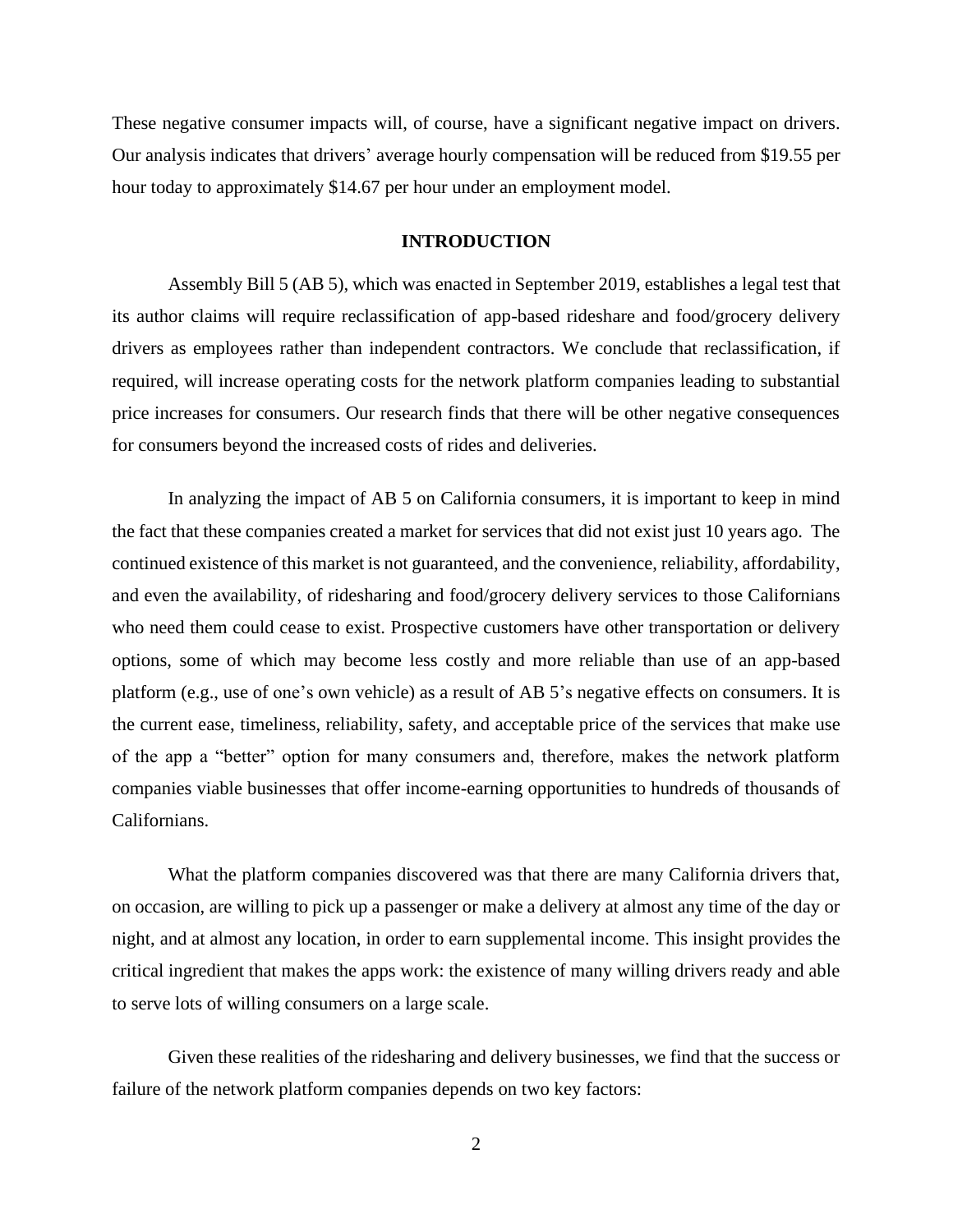- (1) the continued willingness of consumers to pay the cost of the services offered by the app-based drivers, rather than use alternative modes of transportation or delivery;
- (2) the continued willingness of hundreds of thousands of Californians to provide such services, mostly on a part-time basis, in exchange for the amounts customers are willing to pay for these services.

Reclassification of app-based drivers as employees will significantly and negatively affect both of these prerequisites for the companies' survival. This is because:

- (1) the significantly higher costs associated with the AB 5 employment model will necessarily be passed on to consumers<sup>1</sup> in the form of higher fares and delivery charges, which will reduce consumer demand;
- (2) the number of California residents working as drivers will be reduced by as much as 90% as (a) the companies seek to control labor costs and maximize labor productivity, and (b) drivers who only want to drive part-time or just occasionally drop out of the market; and
- (3) the interaction of these two consequences will produce a downward spiral, further threatening drivers' income-earning opportunities and the companies' ability to operate.

As the number of drivers available for ridesharing or delivery declines, either the service areas that these drivers are able to cover will shrink correspondingly or consumer wait times will increase, making the services less convenient and less reliable, and therefore less valuable to the consumers, causing consumer demand to decline still more. With less revenue available to cover their fixed costs, the network platform companies will be under even greater pressure to raise consumer prices. The higher prices, in turn, will further reduce consumer demand, further reduce the companies' revenue, and prompt further increases in the prices charged to customers.

<sup>&</sup>lt;sup>1</sup> As noted below, the network platform companies we analyzed are not presently profitable and thus the increased labor costs cannot be absorbed.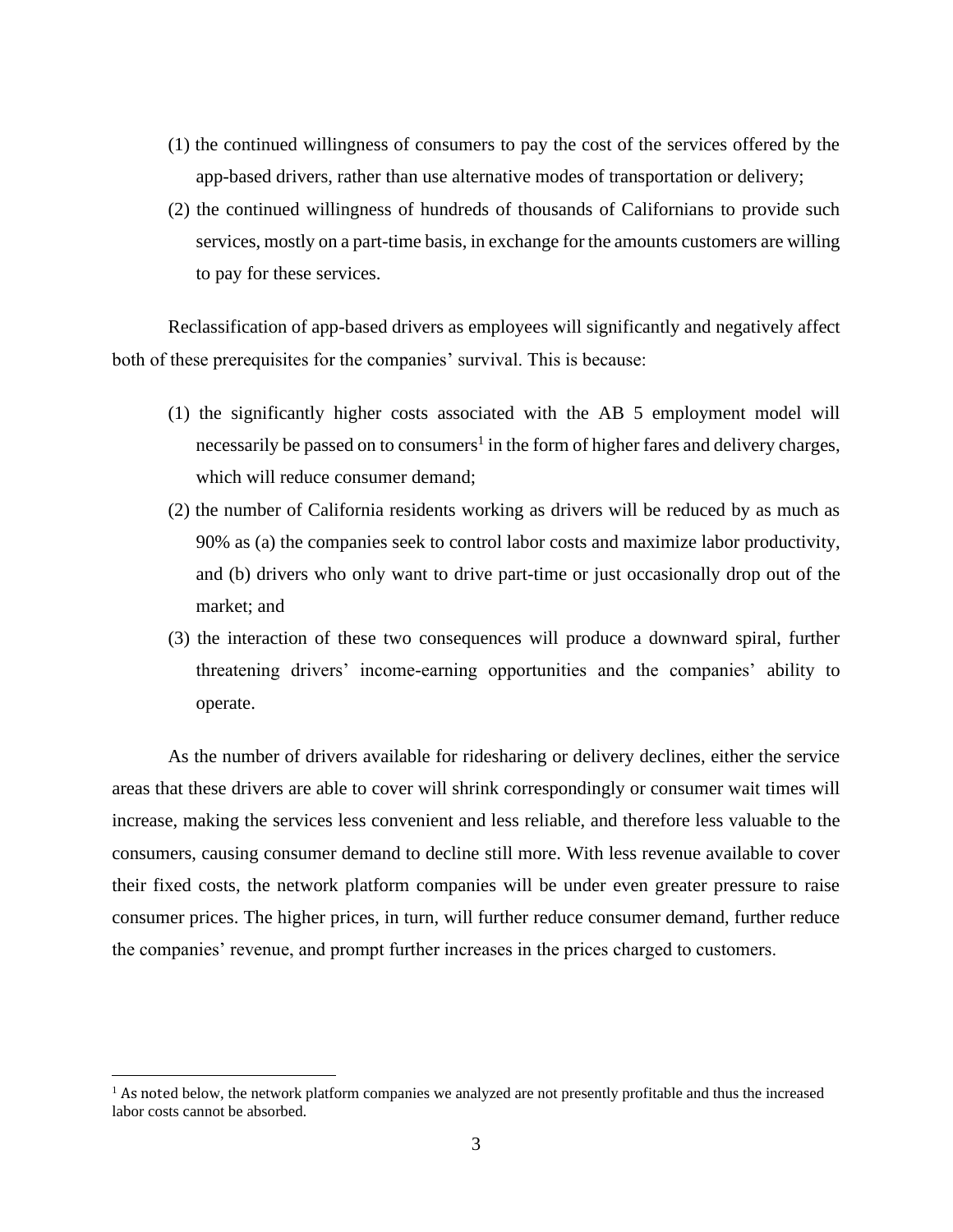Our analysis of the market for ridesharing and delivery finds that adoption of the AB 5 employment model will have the following consequences:

- a substantial increase in consumer costs for rideshare services of at least 25.9%, and up to 100% in some markets;
- a substantial increase in consumer costs for food delivery services of at least 35.2%, and up to 100% in some markets;
- a reduction of the customer base served to only those persons residing in mostly densely populated areas of the state, thereby excluding potential customers in rural, less densely populated suburban areas of the state;
- a reduction of service days and times in these urban areas to recognizable "peak" usage hours; and
- an increase in wait times (as much as two times current average wait times) and less reliability for customers.

Our analysis finds that significantly higher charges for both rideshare and delivery services will be necessary to maintain the current level of customer service, perhaps more than double current charges. There is no evidence that a viable market exists for such costly services in all parts of the state, thus leading to our conclusion that service areas, days, and times will be significantly impacted. These factors may lead consumers to abandon the app-based services in favor of other transportation options (e.g., their own cars) that they used prior to the introduction of the app-based services 10 years ago.

# **How Adoption of the AB 5 "Employment Model" by App-Based Platform Companies will Affect California Consumers**

We conducted a detailed economic analysis of both the market for ridesharing and delivery services and the network platform companies' business models at the request of the organization sponsoring Proposition 22 (the "Protect App-Based Drivers and Services Act"), an initiative that will appear on the California General election ballot. This report summarizes our key findings regarding the impact of the AB 5 employment model on California consumers.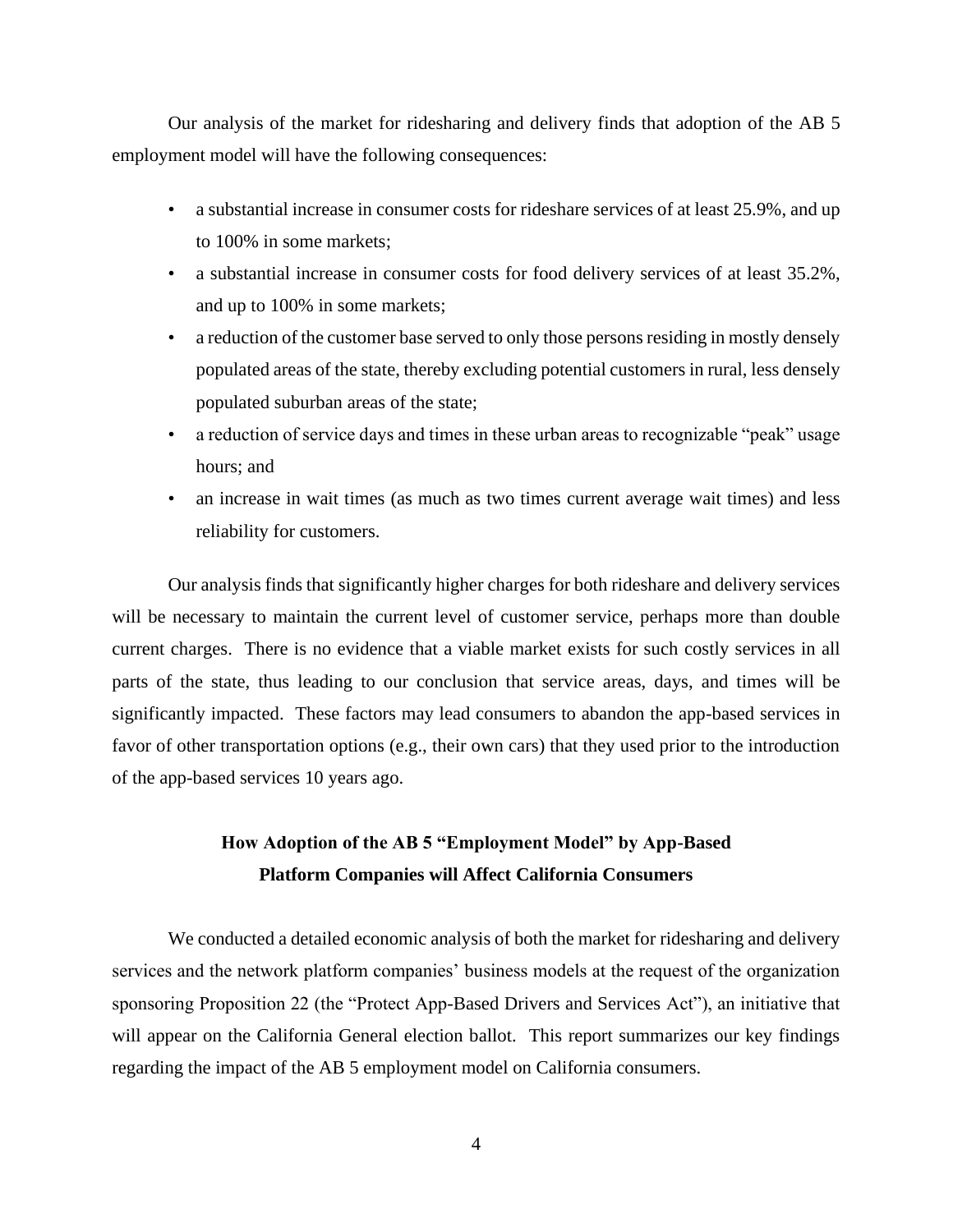#### **A. Impact on consumer prices/fares**

In an effort to quantify the impact of a shift from driver independent contracting to employment, we created an analytical model to simulate the impact of the shift on five app-based transportation and delivery network companies: Uber, Lyft, DoorDash, Postmates, and Instacart. Due to the differences in the business models used by the app-based transportation network companies offering rideshare services (Uber and Lyft) and the delivery network companies offering food/grocery delivery services (DoorDash, Postmates, and Instacart), we simulated a model separately for each industry and then aggregated the measured impacts. For purposes of this consumer-focused analysis, the important assumptions we made in creating our model are as follows:

**Operating expenses.** The employment model will impose additional costs on app-based transportation and delivery network companies, including

- The cost of employee benefits (health insurance, etc.);
- Payroll costs (UI, Social Security, Medicare, etc.);
- Operating costs that the companies do not incur under the independent contracting model but will incur under the employment model (e.g., HR, supervision, regulatory compliance, etc.); and
- The cost of reimbursing employees for their vehicle operating expenses. $<sup>2</sup>$ </sup>

 In a recent news release, the United States Bureau of Labor Statistics (BLS) reported that the average cost of employee benefits constitutes  $31.4\%$  of employee compensation.<sup>3</sup> This, in turn, indicates that pay – wage and salaries – constitutes 68.6% of employee compensation. Because benefits are a component of employee compensation but not independent contractor compensation, the BLS data indicates that conversion to the employment model will increase driver costs by 45.8% (i.e., 31.4%/68.6%) if there is no adjustment to earnings. Consequently, we have used 45.8% in estimating the effect of the employment model on the cost of drivers to the companies.

<sup>&</sup>lt;sup>2</sup> Under the independent contracting model, drivers are compensated for these costs from their share of the fare.

<sup>3</sup> Bureau of Labor Statistics (BLS), Employer Costs For Employee Compensation – September 2019 [USDL-19- 2195], [https://www.bls.gov/news.release/pdf/ecec.pdf,](https://www.bls.gov/news.release/pdf/ecec.pdf) accessed on Feb 24, 2020.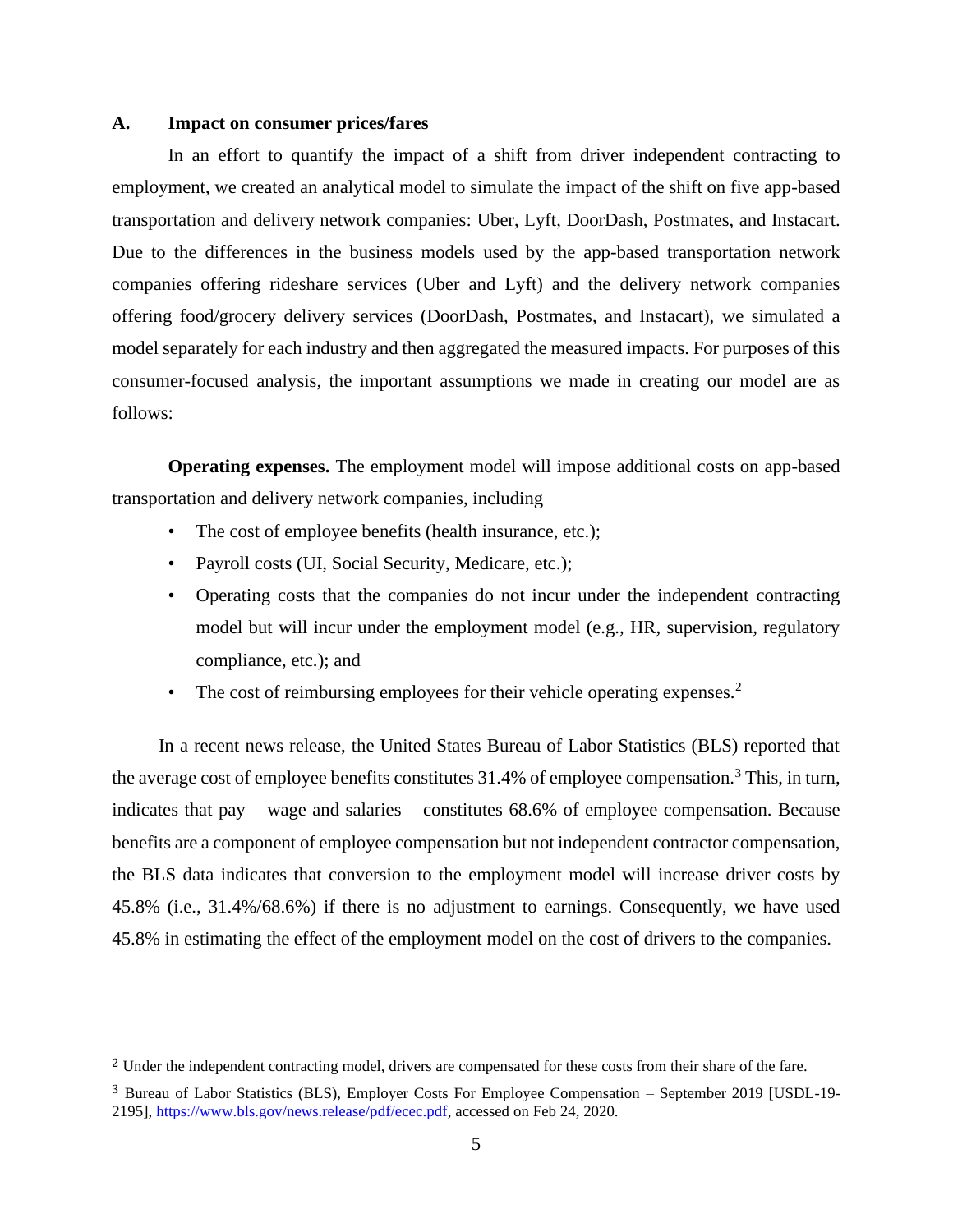We believe it is more realistic to assume that driver earnings will decline under the employment model because operating costs will be shifted from drivers to employers. As a result, the increase in driver costs will be less than 45.8% (even when taking account of mileage expenses).

Additionally, though, conversion to an employment model will increase the companies' operating costs in other ways beyond the increase in driver costs. The BLS data make no allowance for the increased costs of employee-related overhead. To illustrate, if a company's independent contractors become employees, the company will have to augment its human resources department, establish or expand its labor relations department, hire more labor law compliance experts, conduct periodic training programs for employee-drivers, and develop and maintain onboarding and termination protocols. The costs that these requirements will impose on a company may well be substantial.

Also, under the employment model, companies will have to add layers of supervisors and managers to their operations. From a company standpoint, a key advantage of the independent contractor model is that the drivers are largely self-managing. As independent contractors, they are highly motivated to study the market and time their availability so as to maximize their own income (and a company's revenue). If drivers shift from independent contractor status to employees, their personal interests and motivation will not necessarily be aligned with those of the companies for which they previously served as independent contractors. Therefore, additional supervision and management will become necessary, further increasing a company's operating expenses.

For these reasons, we believe the companies' operating costs will increase by a larger percentage than what we have used in our analytical model. Consequently, our results are conservative, and the adverse consequences of the shift to the employment model on California consumers are likely to be greater than what our model indicates.

Because the network platform companies we analyzed are not presently profitable, they are not able to absorb these increased operating costs. Hence, the increased costs will necessarily lead to higher consumer costs as well as to a massive reduction in the size of the current labor force that provides these services to consumers – as much as 90% (e.g., elimination of 900,000 mostly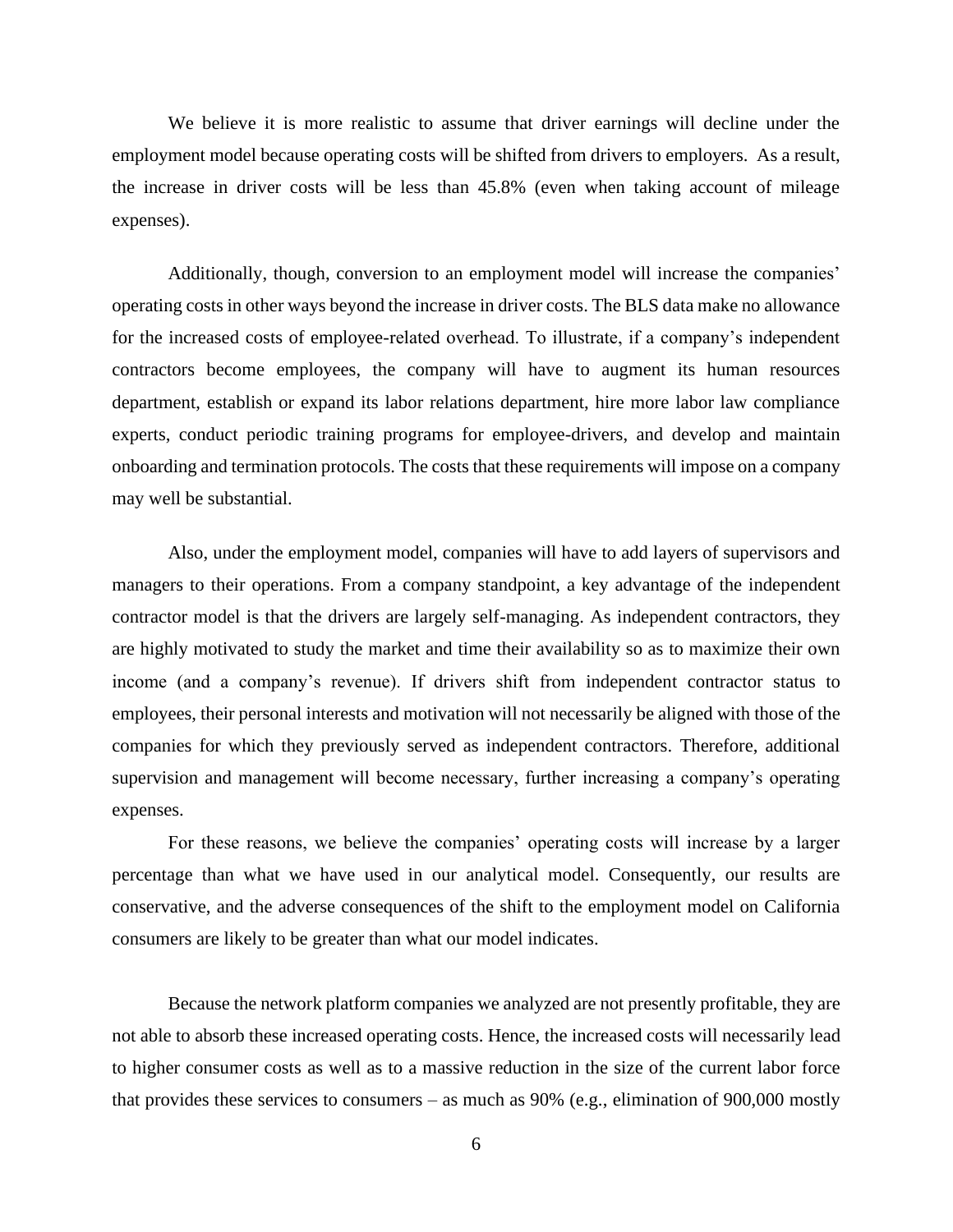part-time and occasional drivers that will be replaced by about 100,000 mostly full-time drivers). This massive reduction leads to other negative consumer impacts, as indicated below.

**Fares.** Because the app-based transportation network companies offering rideshare and delivery network companies offering food/grocery delivery that are the focus of this analysis currently have do not earn profits that they can use to absorb the additional labor and operating costs, they will have to respond to the increase in labor and related costs with some combination of the following actions: (1) reduce driver compensation, (2) raise the prices they charge to their customers, and (3) eliminate unprofitable and/or less profitable services.

We assume that the companies will adjust driver compensation to reflect the transfer of financial responsibility for vehicle operating expenses from driver to company. According to our analysis, approximately 25% of the \$19.55 average hourly driver compensation under the independent contracting model is intended to cover a driver's mileage expenses.<sup>4</sup> On this basis, we assume that drivers' average hourly compensation under the employment model will be reduced to approximately \$14.67 (i.e., 75% of \$19.55), just above the \$14.00 minimum wage set to take effect in California in 2021.<sup>5</sup>

We believe there is limited opportunity for companies to recoup more of the increased operating costs that the employment model imposes by further reducing driver compensation. Accordingly, for purposes of our estimates, we assume that the companies will seek to offset these costs by raising the prices they charge customers for rides and deliveries.

Assuming that (1) total labor costs account for approximately 80% of the prices charged to rideshare customers, and (2) total labor costs equal the prices charged to food delivery customers as delivery charges (separate from the price of the food delivered), the aforementioned increase in

 $4$  Our estimate of the average hourly driver compensation, \$19.55, was calculated by dividing payments to drivers made by the five app-based companies by the total number of hours worked by drivers during 2018. For rideshare companies, we estimated the mileage expense to be \$5.70 per hour, or 23.0% of \$19.55, assuming an average of 19 miles driven per hour by drivers and a mileage reimbursement rate of \$0.30 per mile. For delivery network companies, we estimated the mileage expense to be \$4.50 per hour, or 29.2% of \$19.55, assuming an average of 15 miles driven per hour by drivers and the same mileage reimbursement rate of \$0.30 per mile.

<sup>&</sup>lt;sup>5</sup> [https://www.dir.ca.gov/dlse/faq\\_minimumwage.htm.](https://www.dir.ca.gov/dlse/faq_minimumwage.htm)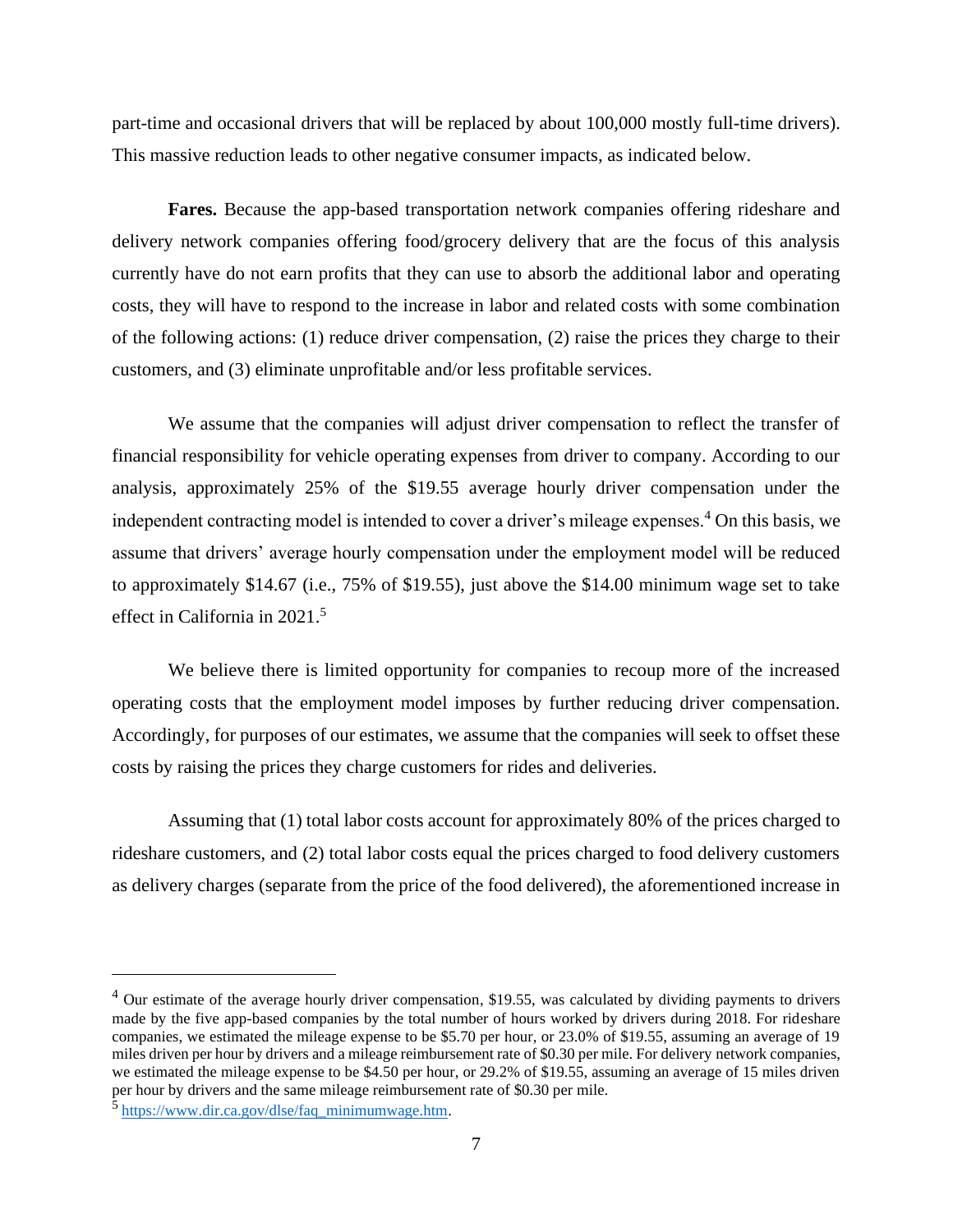labor costs will require at least a 25.9% increase in ride fares for app-based rideshare companies,<sup>6</sup> and at least a 35.2% increase in delivery charges for food delivery network companies,<sup>7</sup> in order to fully offset the higher costs

Uber recently estimated that under the employment model, consumers will see higher prices for services, depending on where they reside: 20-40% in urban areas and as much as 110%- 120% in non-urban areas. Uber's urban estimate is in line with our analysis of the entire industry segment for which we estimate at least a 25.9% increase in rideshare prices. As for non-urban areas, we are not confident that customers will be willing to pay more than two times current prices for services. Rather, we believe the reduction in consumer demand at those prices will likely be so substantially that allocating labor to these uncertain markets will not be economically justified.

**Elasticity of demand.** Higher prices for rides and deliveries will reduce demand for the services these companies offer. Empirical research on the elasticity of demand for app-based driver services estimates this elasticity at -1.0 to -1.2.<sup>8</sup> These studies, however, dealt with *temporary* increases in prices that were much smaller than the permanent increases that will be required by the employment model. For this reason, we have assumed an elasticity at the top end of the range reported in the empirical literature, namely, -1.2, which we believe to be conservative.

Because of the reduction in consumer demand resulting from the higher ride fares and delivery charges, we estimate that there will be a statewide *31% reduction* in rideshare and food delivery service hours. How will the network platform companies respond to such a large reduction in the quantity of services they deliver to California consumers?

 $<sup>6</sup>$  For rideshare companies, we estimated the average customer ride fare per hour to be \$24.44 (i.e., \$19.55 x 125.0%).</sup> Net labor compensation is \$13.85 (i.e., \$19.55 minus the mileage expense of \$5.70, as shown in Footnote 3). Assuming a 45.8% increase in benefit cost, the additional net labor compensation is estimated to be \$6.34 (i.e., \$13.85 x 45.8%). With this amount added to the original fare, the new fare is \$30.78 (i.e.,  $$24.44 + $6.34$ ) or 125.9% of the original fare of \$24.44.

 $<sup>7</sup>$  For delivery network companies, we assumed that the delivery charge is equal to the labor cost incurred. Therefore,</sup> the average delivery charge is \$19.55 per hour, which is equal to the average hourly driver compensation. Net labor compensation is \$15.05 (i.e., \$19.55 minus the mileage expense of \$4.50, as shown in Footnote 3). Assuming a 45.8% increase in benefit cost, the additional net labor compensation is estimated to be is \$6.89 (i.e., \$15.05 x 45.8%). With this amount added to the original delivery charge, the new delivery charge is \$26.44 (i.e., \$19.55 + \$6.89) or 135.2% of the original delivery charge of \$19.55.

<sup>8</sup> *See,* James A. Parrott and Michael Reich, "Report for the New York City Taxi and Limousine Commission," The New School Center for New York City Affairs, July 2018, p. 50.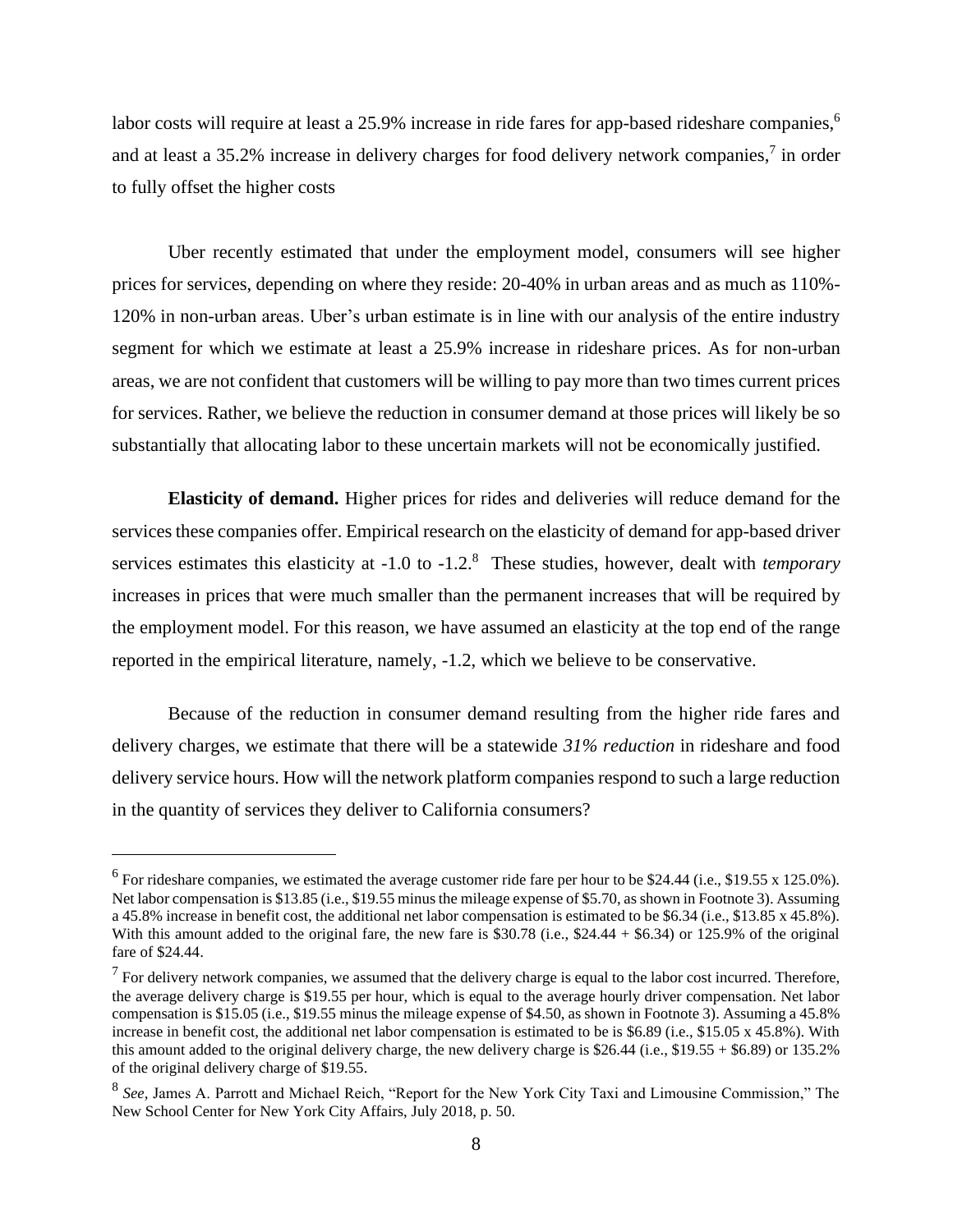#### **B. Reduction in Service Area**

Under an employment model, the network platform companies will be compelled to tightly control their labor costs if they are ever to become profitable. This is typically achieved by limiting the number of employees, prohibiting employees from working with competitors (eliminating "multi-app" drivers), and by scheduling employee work to match consumer demand – as is traditionally done by most employers. For example, in retail trade, an employer generally knows from retail sales data when there are more shoppers in their stores on an hour-to-hour, day-to-day, week-to-week and month-to-month basis. With this knowledge, a retail trade employer can schedule employees to provide needed services to match customer volume/demand, such as by having fewer cashiers during mornings and late evenings and more cashiers on weekends and certain holidays. In this way, labor utilization is optimized and labor costs are contained. In this context, cashiers are not afforded the "flexibility" to choose to work or not work at any day or time of their preference. To allow them to do so would result in the employer's loss of control over labor costs.

Network platform companies will necessarily meet the economic requirement to maximize the value of labor costs under the employment model by deploying such labor as efficiently as possible – meaning a sharp reduction in the overall number of drivers, the close scheduling of driver work hours, mandating that drivers accept all fares or orders, and prohibiting drivers from working with multiple platforms at a time. Based on our modeling and analysis, we estimate that the number of drivers providing services, including full-time, part-time and occasional drivers, which currently exceeds one million annually, will be reduced by as much as 90%, leaving incomeearning opportunities only for approximately 100,000 full-time or near full-time drivers. Stated another way, the forced conversion to the employment model will result in an annual loss of income-earning opportunities for about 900,000 Californians who now drive for these app-based companies in the course of a year.

 Clearly, the combination of a substantial increase in the price of service and a very large reduction in the number of drivers providing such service will have severe negative consequences for California consumers, California drivers, and the California-based network platform companies. For consumers, our analysis indicates that not only will prices increase sharply; the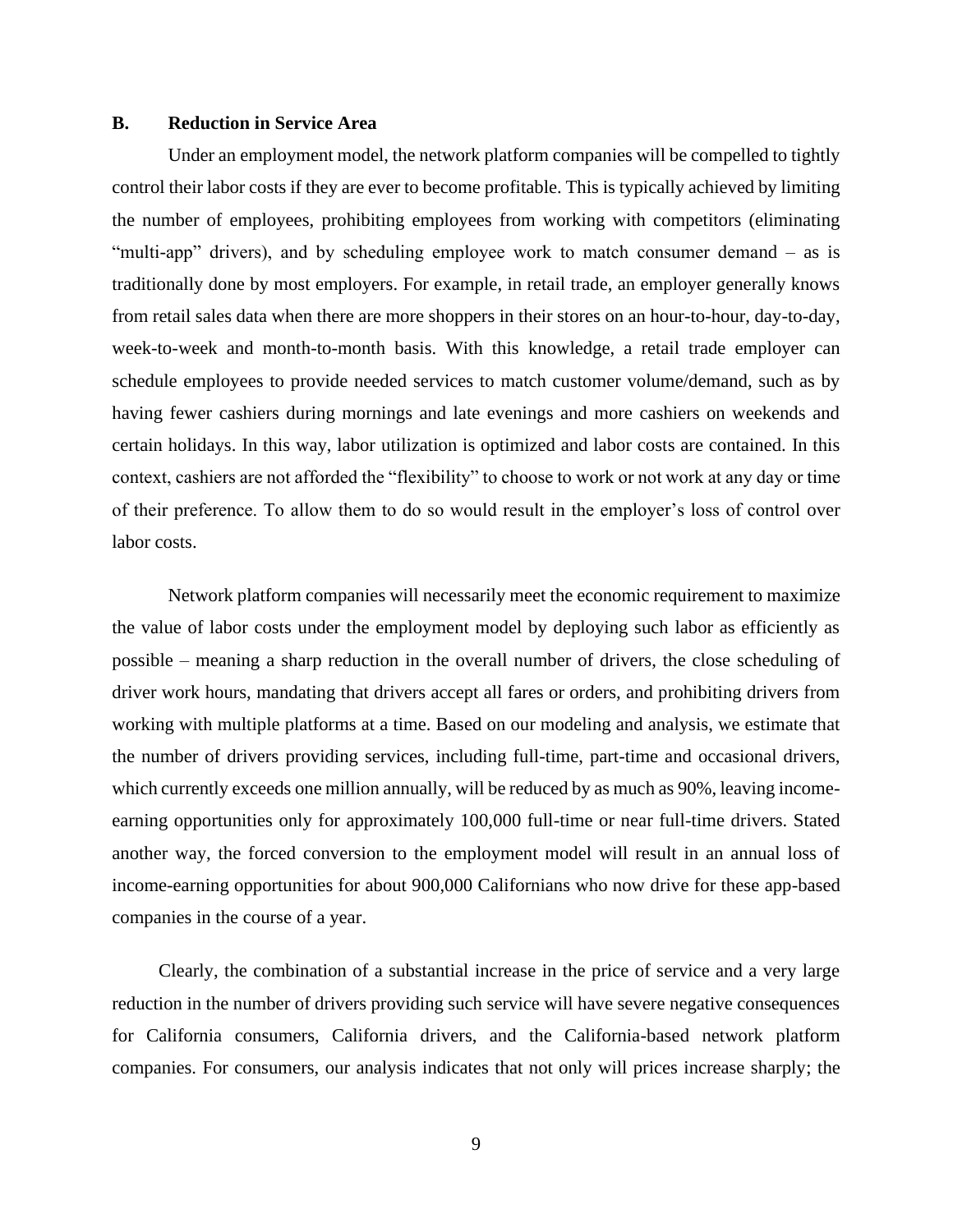companies will also be compelled to reduce either the geographical areas their drivers serve or the number of drivers available to serve customers within a given geographical area, or both.

At present, the prices of both rideshare and delivery services are not uniform throughout California; indeed, they are not the same day-to-day or hour-to-hour. Therefore, from both theoretical and practical perspectives, the largest price increases will occur in areas of the state that are more sparsely populated and where consumer usage/demand is already lower. Such higher prices will further reduce demand in these areas.

Our analysis raises a key question: given the large increases in the companies' operating costs, the absence of profits to absorb these costs, and the sensitivity of consumers to the prices charged for ridesharing and delivery services, is it even possible for these companies to continue operating in such areas?

An Uber economist describes this dilemma as follows:

These higher prices would of course reduce demand for trips, thereby shrinking the amount of available work for drivers, and constraining where Uber is able to provide a reliable service. We estimate reduced demand leading to 23-59% trip loss across our California markets, with the greatest impacts in sparse areas.<sup>9</sup>

Therefore, in our view, the best option available to those network platform companies that adopt the employment model will be to retrench the scope of their operations into the most urbanized parts of the state and attempt to maximize the value of their fixed labor costs by passing on the increased costs to consumers, in the form of higher fares, in those markets. Correspondingly, residents of non-urban parts of the state will experience a reduction or elimination of services that they have come to expect. Particularly hit hard will be disadvantaged communities historically informally redlined from private transportation and delivery options.

#### **C. Reduction in Service Days and Times**

These network platform companies have excellent data concerning the peaks and valleys in demand, by locale. Here again, the necessity of maximizing the value of labor will cause these

<sup>&</sup>lt;sup>9</sup> Alison Stein, "Analysis on Impacts of Driver Reclassification," Uber Under the Hood (blog), Medium, May 28, 2020, [https://medium.com/uber-under-the-hood/analysis-on-impacts-of-driver-reclassification-2f2639a7f902.](https://medium.com/uber-under-the-hood/analysis-on-impacts-of-driver-reclassification-2f2639a7f902)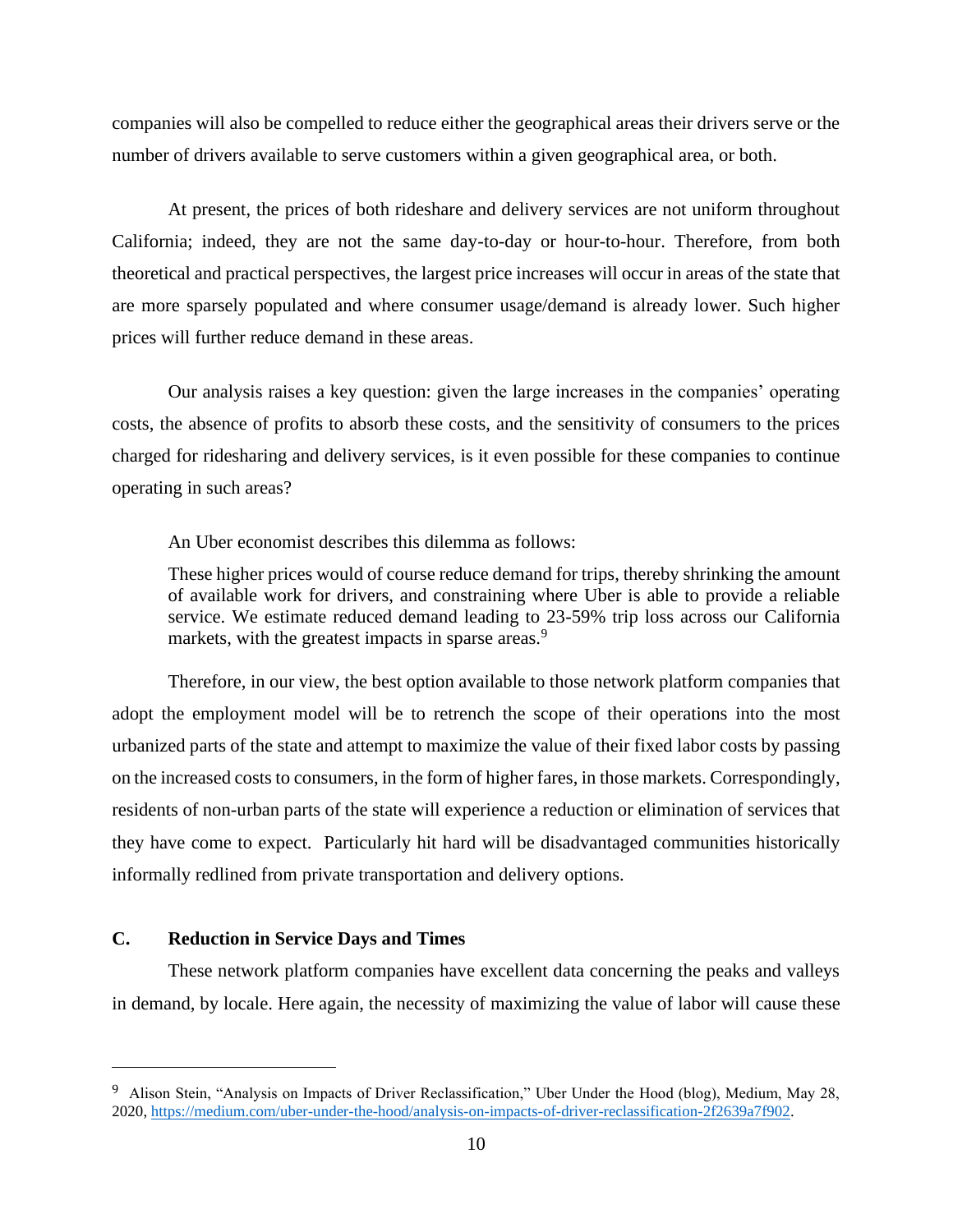companies to schedule their employees to meet peak demand. For example, rideshare services may peak during weekday rush hours but wane during midday. On weekends, people may use the service more during the evening or even late evening.<sup>10</sup> With this information, the rideshare companies can deploy their labor resources (i.e., employee drivers) during these peak times. Doing so improves the customer experience in terms of reliability and reduced wait times and maximizes the compensated time of the employee driver due to less idle time. However, a key consequence of this efficient utilization and deployment of labor is to reduce the number of drivers scheduled to work non-peak hours.

#### **D. Increase in Wait Times**

An alternative to reducing the number of geographic areas served by the companies is to continue to serve some of these areas but reduce the number of drivers within each area that are available to provide such service to customers. Adopting this strategy, however, will increase consumer wait times<sup>11</sup> and thereby erode one of the key attractions of app-based driver services to customers.

Even during peak hours, we expect wait times to increase because of the huge reduction in the number of drivers available to provide services at all times. As previously stated, it is the willingness of hundreds of thousands of Californians to occasionally use the apps to provide rideshare and delivery service on an unprecedented scale that presently allows a customer to conclude that the price is worth the service provided. If you can reasonably expect a driver to pick you up in 5 – 10 minutes and deliver you to your destination for a reasonable price, then the app is valuable to you. Similarly, if you can get food or groceries delivered in a reasonable time, you may choose to avoid a trip to the restaurant or grocery store. However, if the wait time is doubled,

 $10$  Rik Williams, "How are Californians using Uber during the pandemic?" Uber Under the Hood (blog), Medium, Aug., 2020[, https://medium.com/uber-under-the-hood/how-are-californians-using-uber-during-the-pandemic](https://medium.com/uber-under-the-hood/how-are-californians-using-uber-during-the-pandemic-d7a77a136d9f)[d7a77a136d9f](https://medium.com/uber-under-the-hood/how-are-californians-using-uber-during-the-pandemic-d7a77a136d9f)

<sup>&</sup>lt;sup>11</sup> Theoretically, if the number of drivers within a given area is reduced by half the necessary coverage area per driver doubles and the expected distance between a customer and the nearest driver becomes 1.41 times as long as the original distance  $(1.41 =$  the square root of 2).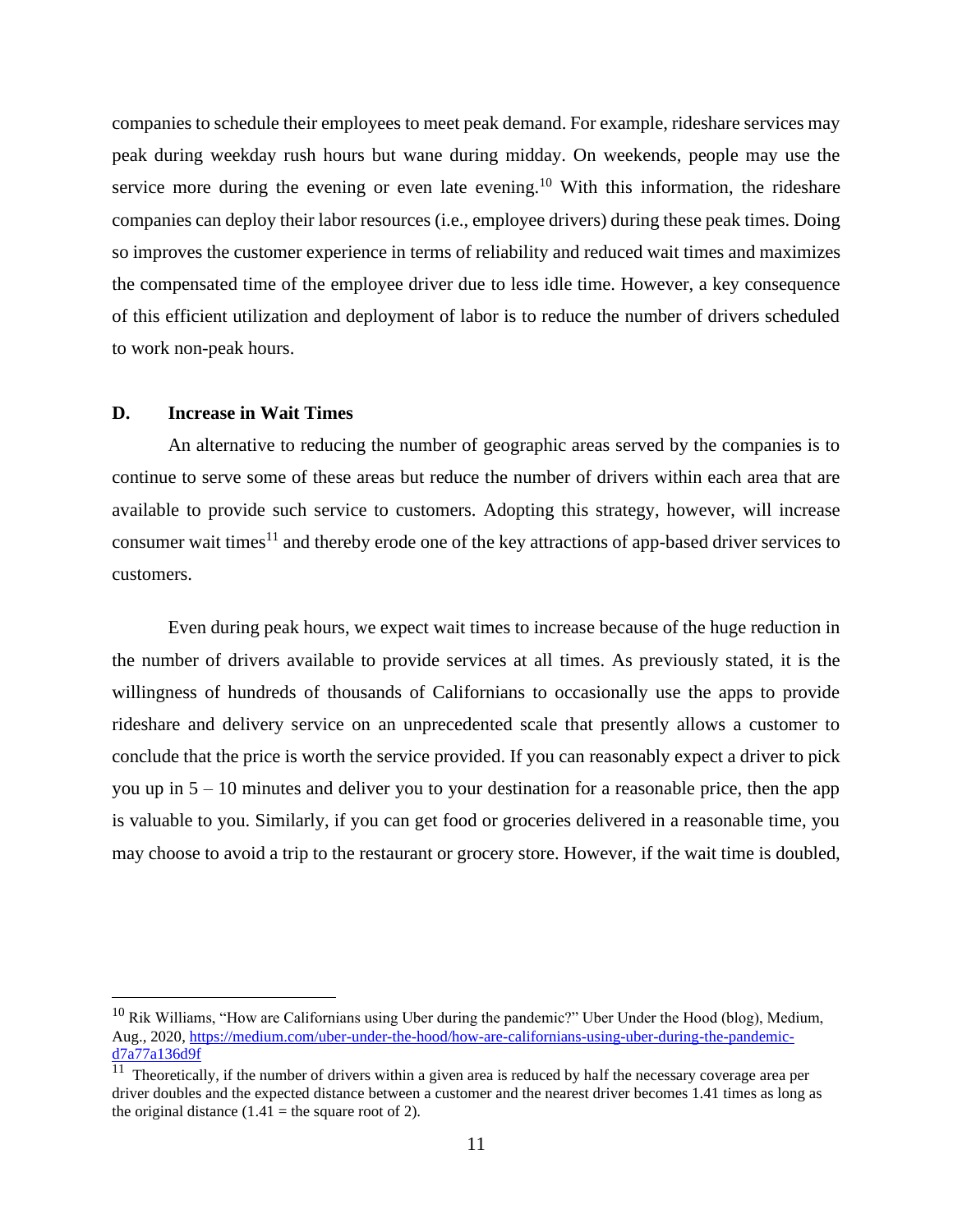tripled, or worse yet, unreliable and unpredictable, then the service is no longer valuable at any price.<sup>12</sup>

Even if the companies choose to shrink their service areas, we believe that some increase in wait times is inevitable because the employment model clearly does not give these companies the same flexibility in serving their markets that is provided by the independent contractor driver arrangement. With fewer drivers available to serve customers at any given time, wait times for customers will increase. Further, and as we have explained, all of these effects are interconnected. Therefore, an increase in wait times will negatively affect consumer demand, which in turn affects service prices and driver earnings.

#### **CONCLUSION**

We conclude that given the economic imperative to achieve profitability, the network platform companies will be compelled to pass on to California consumers as much of the increased labor costs as possible, reduce services to "peak" time periods when consumer demand and driver availability (through scheduling of work shifts) are optimal, and eliminate services in parts of the state that are unprofitable. Our research also suggests that even such drastic actions as these undertaken by the network platform companies may not allow the companies to achieve profitability from their California operations, thus threatening the availability of the services Californians have come to rely upon.

## **AUTHORS OF THE REPORT**

#### **David Lewin, PhD, Managing Director**

David Lewin is the Neil H. Jacoby professor emeritus of management, human resources, and organizational behavior at the UCLA Anderson School of Management. He has provided consulting advice and expert testimony in numerous labor and employment matters involving age, gender, race, and religious discrimination, wrongful termination, executive compensation,

<sup>12</sup> *See,* Jonathan Hall, John Horton and Daniel Knoepfle, "Pricing Efficiently in Designed Markets: The Case of Ride-Sharing," New York University, 2019 at p. 39. ("…shorter wait times are preferred to longer wait times by all wouldbe passengers.")